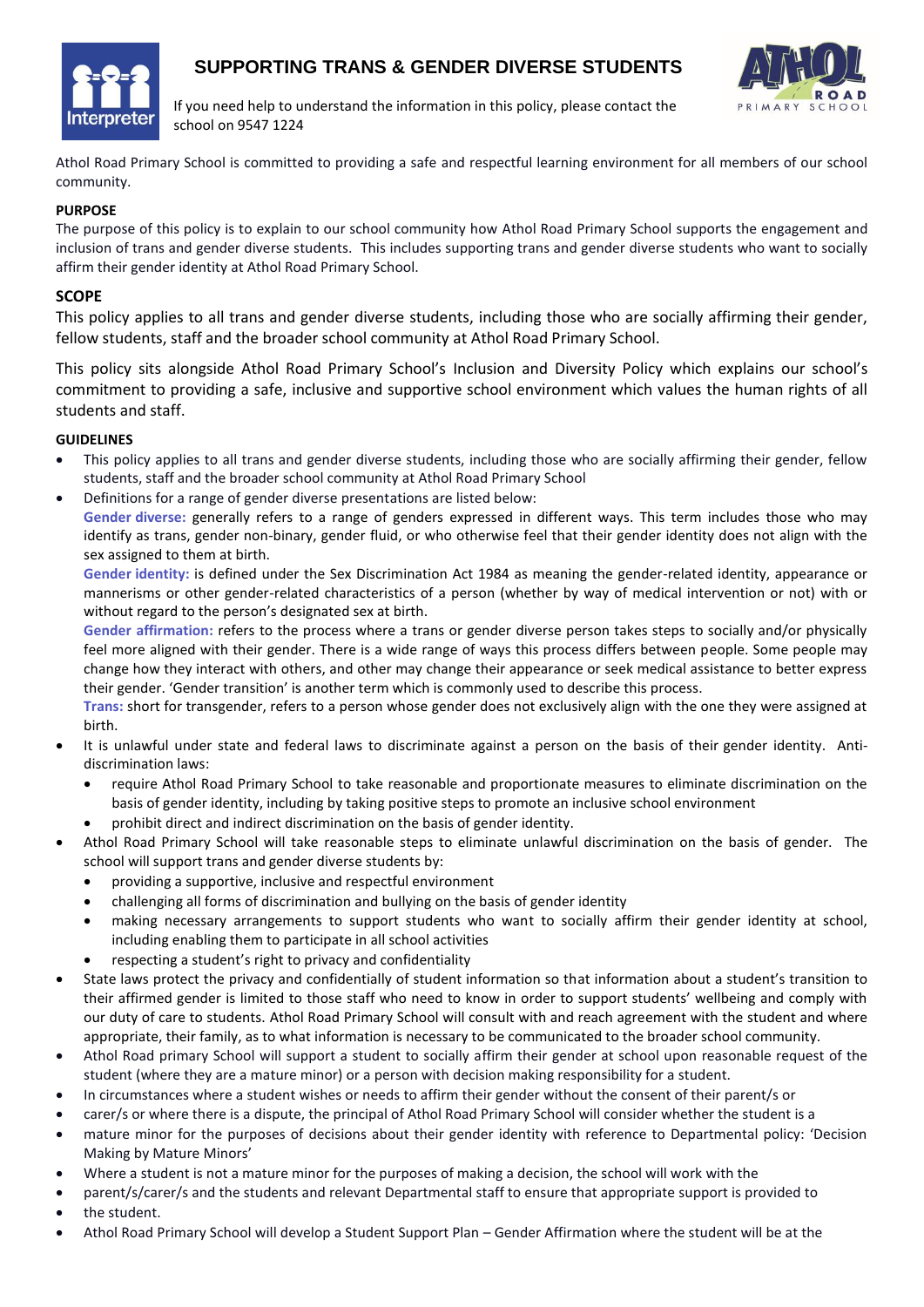- centre of creating their own support plan and engaged in all decision-making.
- A letter from a gender identity specialist may be requested by the school to support them in developing the plan. This letter is not a conditional requirement for the school in providing support to the student, but it may help to ensure that the school is adequately discharging its duty of care to a student by planning appropriately. Refer to *Appendix 1* for details on gender identity specialist services.
- This policy should be read in conjunction with Student Wellbeing and Engagement, inclusion, Anti-Bullying, Statement of Values and Inclusion policy

## **IMPLEMENTATION:**

- Athol Road Primary School will make adjustments and arrangements so that the student can participate fully in all aspects of school life as their affirmed gender. This includes but is not limited to the following areas:
	- School documentation records: change the student's name and gender on all school documentation and records (including CASES21) to reflect the student's name and affirmed gender not withstanding that these may differ to the name and gender recorded on the student's birth certificate. It may be necessary to keep a record of the student's affirmed gender together with any record of the student's sex at birth where the student's affirmed gender differs from the sex assigned at school. Advice on changing school records and documentation is available from Legal Division on [legal.services@edumail.vic.gov.au](mailto:legal.services@edumail.vic.gov.au) or 03 9637 3146.
	- Toilets, change rooms and other facilities: the use of these will be based on the student's gender identity, or whichever facilities meet their needs in relation to their safety and wellbeing. Accessible toilets and facilities will not be the only option given to students
	- Uniform: students will wear the uniform that they are most comfortable wearing that meets the school's uniform code
	- School camps, sport/PE, school events and extracurricular activities: students will be encouraged and able to participate in all school activities as their affirmed gender, or be able to participate in a way that accommodates their needs in relation to their safety and wellbeing
- Athol Road Primary School will develop a 'Student Support Plan Gender Affirmation' for each individual student
- The Principal is responsible for:
	- Identifying if the student has current supports in place and does not automatically assume that school-based wellbeing supports will be required
	- Responding to students or parents/guardians who identify a need, such as counselling support
	- Ensuring that the student understands they are a partner in a plan and actively follows mutually agreed decisions.
	- Creating a 'Student Support Plan Gender Affirmation' in conjunction with the Wellbeing Team, student and parents/guardians that ensures the school responds to the student's needs and addresses any facilities and privacy issues. Refer to *Appendix 2* for 'Student Support Plan – Gender Affirmation' template
- The 'Student Support Plan Gender Affirmation' will:
	- Cater to the student's gender identity
	- Reflect this policy
	- Be developed over staggered sessions to allow time for trialling and opportunity for adjustments to occur
	- Consider the best timing to undertake any change of gender identity, such as term break
	- Consider implementing a Student Support Group to support, guide and monitor the student's progress
	- Agree to arrangements in relation to use of toilet facilities
	- Consider the wellbeing of other students in an addendum to the plan, in the event the student's transgender status becomes known and causes distress. This should include a student support referral process
	- Determine whether other staff members, such as specialists, need to be advised to support or teach the student
	- List the names of staff members who know of the gender identity change
	- Identify processes to:
		- review the plan
		- inform others should it be decided necessary
		- address potential school community concerns
		- manage unforeseen circumstances
- The student's privacy and confidentiality is to be protected by minimising the number of staff who know the student's transgender status. In most cases this is limited to the principal. It should not be assumed that a staff member or the student's social network is aware.
- Where the student who is changing gender identity stays at the same school, community members who knew the student before may need emotional support/de-briefing and further education on gender identity issues.
- Staff will receive professional development on gender diverse issues and provided with a copy of relevant information such as 'Responding to Concerns: Supporting Trans Gender/ Gender Diverse Students Talking Points Guide.' Refer to *Appendix 3* for more information.

## **COMMUNICATION**

This policy will be communicated to our school community in the following ways:

- Induction processes
- Staff handbook/manual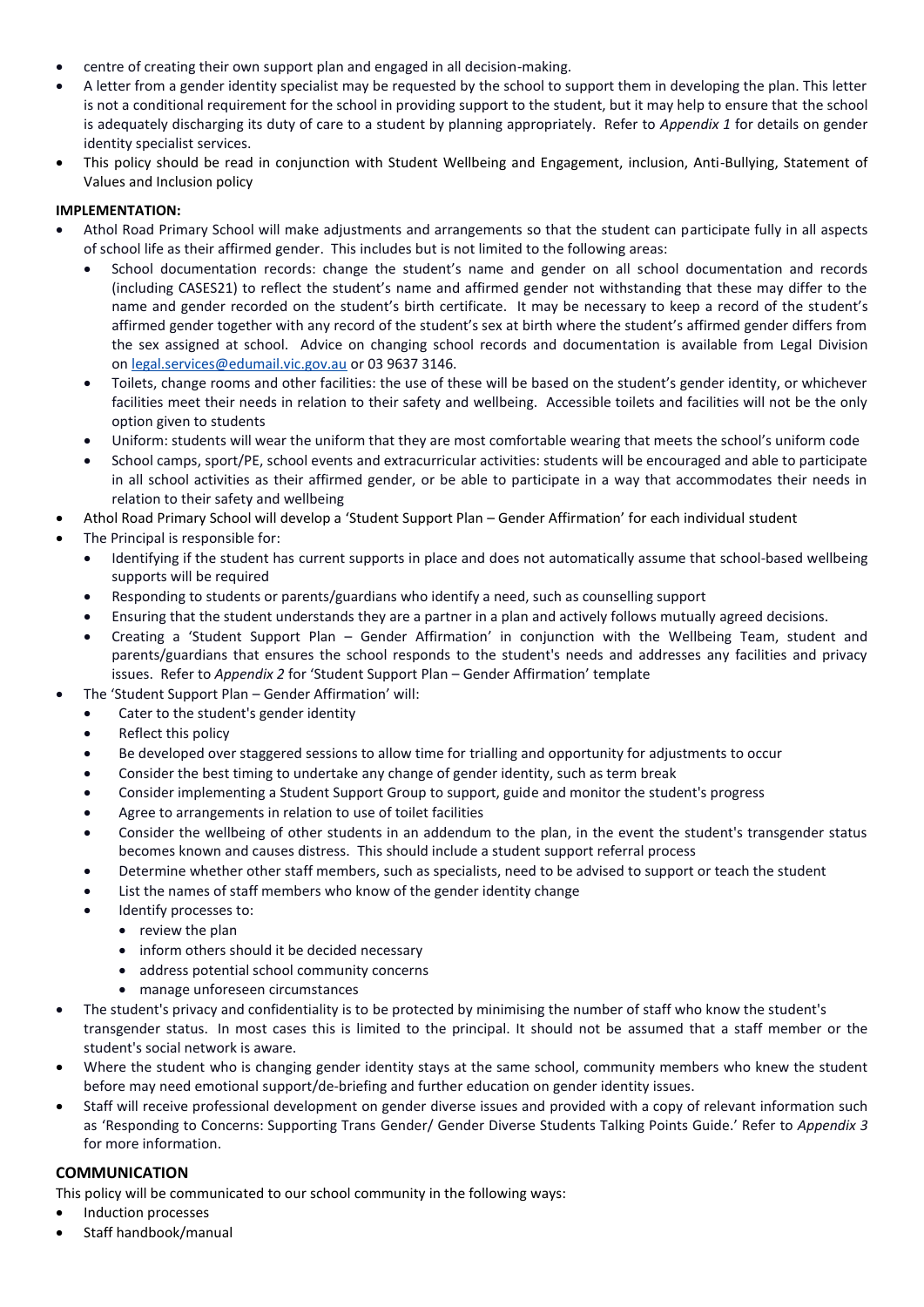- Staff briefings/meetings as required
- Parent Information sessions
- **Newsletters**
- Hard copy from school administration upon request

#### **POLICY REVIEW AND APPROVAL**

| Policy last reviewed       | June 2020 |
|----------------------------|-----------|
| Approved by                | Principal |
| Next scheduled review date | June 2022 |

#### **APPENDIX 1: GENDER SPECIFIC SUPPORT SERVICES**

#### **HEADSPACE**

Headspace, the national youth mental health organisation, has extended its phone line to support parents who are concerned about the mental health and wellbeing of their child. The phone line (1800 650 890) is available to parents between 9am and 5pm Monday to Friday and is staffed by qualified youth mental health professionals. Web:<https://www.headspace.org.au/>

#### **BEYOND BLUE/YOUTH BEYOND BLUE**

Beyondblue provides information and support to help everyone in Australia achieve their best possible mental health, whatever their age and wherever they live. Youth beyondblue provides information and resources as well as telephone and chat support Web:<https://www.beyondblue.org.au/who-does-it-affect/lesbian-gay-bi-trans-and-intersex-lgbtipeople> Web: www.youthbeyondblue.com

#### **MINUS18**

Minus18 is Australia's national network for LGBTI youth. Their website provides information on youth events, workshops, campaigns and access to resources developed by and for young people. Minus18 also have a link to the *All of Us* LGBTI teaching and learning resource and accompanied videos. Web: [www.minus18.org.au](http://www.minus18.org.au/)

#### **YGENDER**

Ygender is a peer led social support and advocacy group for transgender and gender diverse young people. Web: [www.ygender.org.au](http://www.ygender.org.au/)

#### **SWITCHBOARD AUSTRALIA**

Switchboard Victoria provides peer based, volunteer run telephone and online chat support to LGBTI people of all ages. The phone line is available 7 days a week, from 3pm to midnight. Telephone: 1800 184 52 Web: [www.switchboard.org.au](http://www.switchboard.org.au/)

#### **PARENTLINE VICTORIA**

Parentline is a confidential and anonymous phone counselling service for parents and carers of children and teenagers in Victoria. Parentline offers counselling, information and support around a range of parenting issues. Counsellors are available 7 days a week, 8am to midnight. Telephone: 13 22 89

#### **PARENTS OF GENDER DIVERSE CHILDREN**

Parents of Gender Diverse Children provides peer support to parents and carers of transgender and gender diverse children. They offer information, referrals, peer support and connections within this community. Web: [www.pgdc.org.au](http://www.pgdc.org.au/)

#### **TRANSCEND**

Transcend provides peer support to parents and carers of transgender and gender diverse children. They offer community connection, information and advocacy.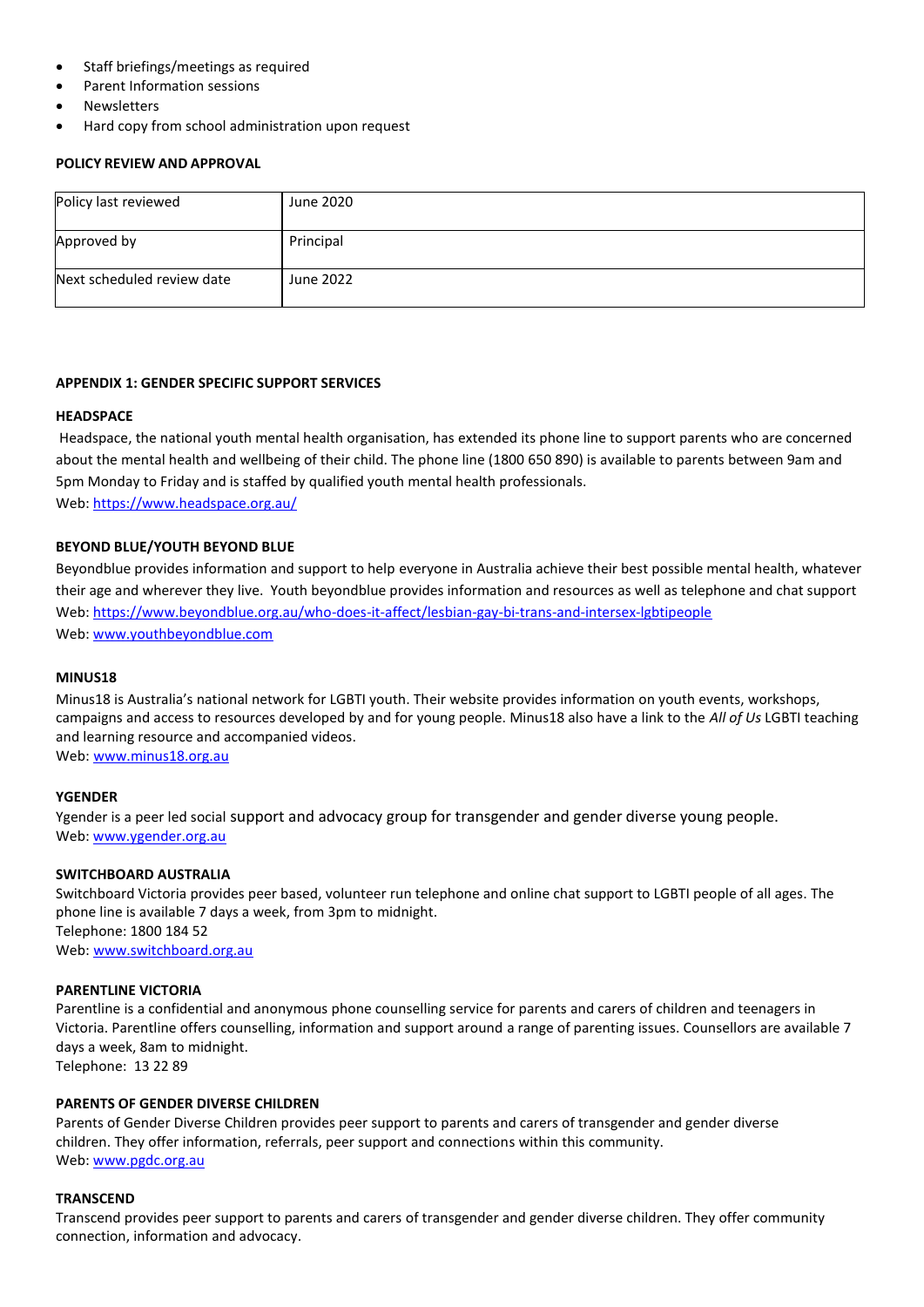## **ROYAL CHILDREN'S HOSPITAL GENDER SERVICE**

Gender clinic for children and adolescents under 17 years of age. Address: 50 Flemington Road, Parkville, VIC 3052 Web:<http://www.rch.org.au/adolescent-medicine/gender-service/> Telephone: 03 9345 5522

#### **THE BOUVERIE CENTRE, VICTORIA'S FAMILY INSTITUTE**

The Bouverie Centre is a state-wide service which provides Family Therapy, Training and Consultation. Family Therapy is provided to families including Trans and gender diverse families. The centre-based service is funded by the Department of Human Services and is free of charge.

Web:<https://www.bouverie.org.au/>

Phone: 9385 5100

#### **GENDER HELP FOR PARENTS**

This website has been created by Australian parents who have struggled to find information about services and support for issues around their child's identity.

Web: [www.transcendsupport.com.au](http://www.transcendsupport.com.au/)

#### **PARENTS OF GENDER DIVERSE CHILDREN**

Supports gender diverse young people and their families. E-mail[: info@pgdc.org.au](mailto:info@pgdc.org.au) Web: [http://www.pgdc.org.au](http://www.pgdc.org.au/)

#### **TRANSFAMILY**

TransFamily is a Peer Support Group for parents, siblings, partners, extended family and/or friends of a TGD person. They are a Melbourne-based group that meet in Carlton on the 4th Saturday of each month except December and January. They regularly run workshops and have guest speakers to address the group.

Web: [https://transfamilysite.wordpress.com](https://transfamilysite.wordpress.com/)

Facebook:<https://www.facebook.com/transfamilysupportgroup>

#### **RAINBOW NETWORK**

Rainbow Network provides a directory of all LGBTI support groups in Victoria. [www.rainbownetwork.com.au](http://www.rainbownetwork.com.au/)

#### **ZOE BELLE GENDER COLLECTIVE**

Zoe Belle Gender Collective is an online not-for-profit providing support, training and resources for the Victorian transgender and gender diverse community. [www.zbgc.org.au](http://www.zbgc.org.au/)

**VICTORIA LEGAL AID**

Victoria Legal Aid provides legal advice and assistance, including in relation to LGBTI discrimination. [www.legalaid.vic.gov.au](http://www.legalaid.vic.gov.au/)

#### **EMERGENCY ASSISTANCE**

If a student is in need of immediate assistance, please contact:

- Lifeline Australia 13 11 14
- Kids Helpline 1800 55 1800
- For emergency medical assistance, please call 000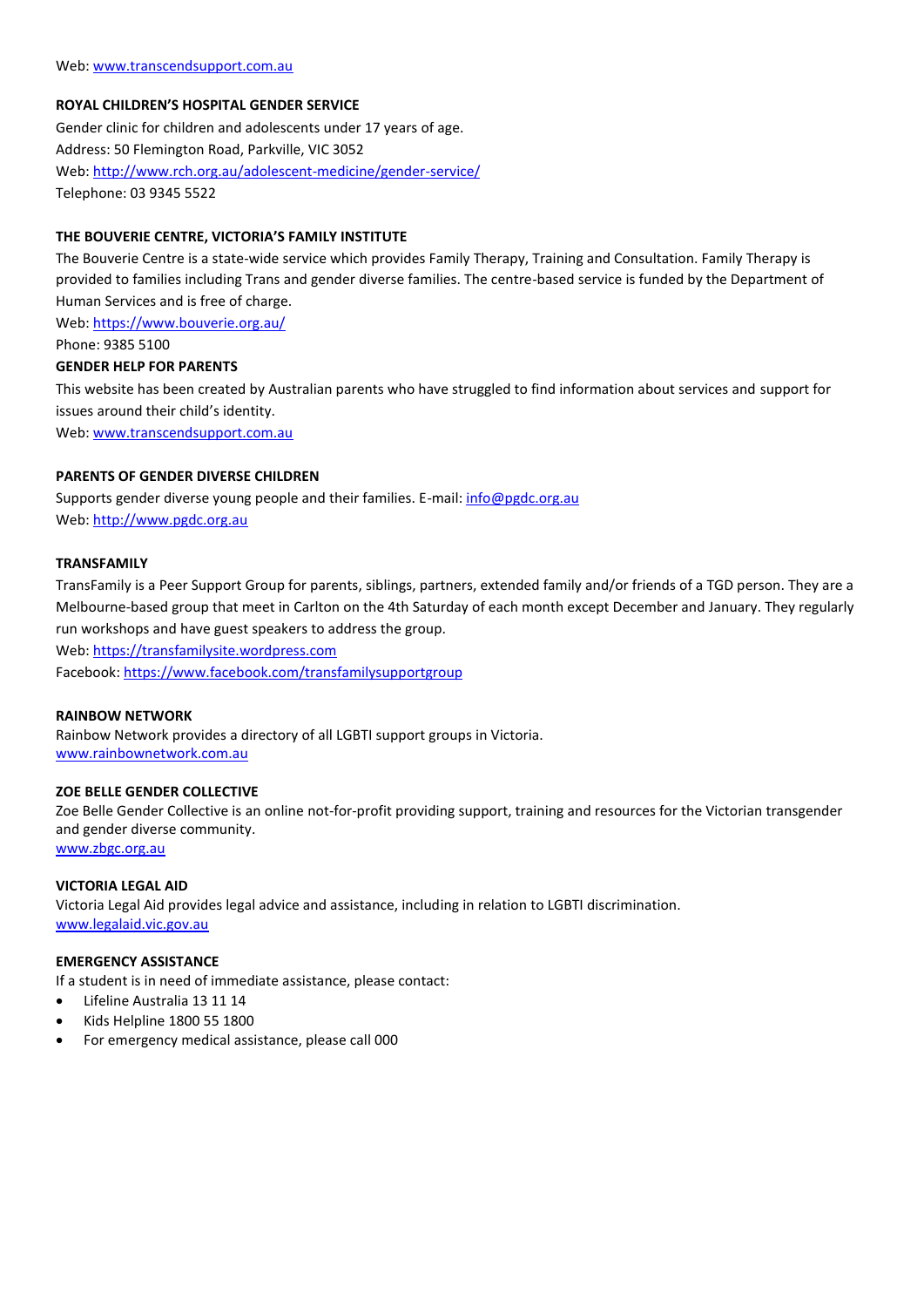## **APPENDIX 2: SCHOOL MANAGEMENT PLAN TEMPLATE**

# **Confidential Gender Support Plan**



The purpose of this document is to create a shared understanding about the ways in which the student's authentic gender will be accounted for and supported at school. School staff, caregivers and the student should work together to complete this document. Ideally, each will spend time completing the various sections to the best of their ability and then come together to review sections and confirm shared agreements about using the plan.

| Date:                        |                                                          |
|------------------------------|----------------------------------------------------------|
| Student's preferred name     | Student's Legal Name ____________________                |
| Student's gender ___________ | Assigned gender at birth <b>Assigned</b> gender at birth |
| Student Year Level           | Date of Birth ______________                             |
|                              |                                                          |
|                              |                                                          |
|                              |                                                          |
|                              |                                                          |

What is the nature of the student's transition (male to female, female to male, a shift in gender expression etc)

\_\_\_\_\_\_\_\_\_\_\_\_\_\_\_\_\_\_\_\_\_\_\_\_\_\_\_\_\_\_\_\_\_\_\_\_\_\_\_\_\_\_\_\_\_\_\_\_\_\_\_\_\_\_\_\_\_\_\_\_\_\_\_\_\_\_\_\_\_\_\_\_\_\_\_\_\_\_\_\_\_\_\_\_\_\_\_\_\_\_\_\_\_\_\_

\_\_\_\_\_\_\_\_\_\_\_\_\_\_\_\_\_\_\_\_\_\_\_\_\_\_\_\_\_\_\_\_\_\_\_\_\_\_\_\_\_\_\_\_\_\_\_\_\_\_\_\_\_\_\_\_\_\_\_\_\_\_\_\_\_\_\_\_\_\_\_\_\_\_\_\_\_\_\_\_\_\_\_\_\_\_\_\_\_\_\_\_\_\_\_

\_\_\_\_\_\_\_\_\_\_\_\_\_\_\_\_\_\_\_\_\_\_\_\_\_\_\_\_\_\_\_\_\_\_\_\_\_\_\_\_\_\_\_\_\_\_\_\_\_\_\_\_\_\_\_\_\_\_\_\_\_\_\_\_\_\_\_\_\_\_\_\_\_\_\_\_\_\_\_\_\_\_\_\_\_\_\_\_\_\_\_\_\_\_\_

\_\_\_\_\_\_\_\_\_\_\_\_\_\_\_\_\_\_\_\_\_\_\_\_\_\_\_\_\_\_\_\_\_\_\_\_\_\_\_\_\_\_\_\_\_\_\_\_\_\_\_\_\_\_\_\_\_\_\_\_\_\_\_\_\_\_\_\_\_\_\_\_\_\_\_\_\_\_\_\_\_\_\_\_\_\_\_\_\_\_\_\_\_\_\_

\_\_\_\_\_\_\_\_\_\_\_\_\_\_\_\_\_\_\_\_\_\_\_\_\_\_\_\_\_\_\_\_\_\_\_\_\_\_\_\_\_\_\_\_\_\_\_\_\_\_\_\_\_\_\_\_\_\_\_\_\_\_\_\_\_\_\_\_\_\_\_\_\_\_\_\_\_\_\_\_\_\_\_\_\_\_\_\_\_\_\_\_\_\_\_

\_\_\_\_\_\_\_\_\_\_\_\_\_\_\_\_\_\_\_\_\_\_\_\_\_\_\_\_\_\_\_\_\_\_\_\_\_\_\_\_\_\_\_\_\_\_\_\_\_\_\_\_\_\_\_\_\_\_\_\_\_\_\_\_\_\_\_\_\_\_\_\_\_\_\_\_\_\_\_\_\_\_\_\_\_\_\_\_\_\_\_\_\_\_\_

## **Parent / Guardian Involvement**

Are guardians of the student aware and supportive of their child's gender transition? Yes  $\Box$  No  $\Box$ 

If not, what considerations must be accounted for in implementing this plan?

#### **Confidentiality, Privacy and Discloser**

Is the student formally and openly transitioning into a different gender? Yes  $\Box$  No  $\Box$  Partially  $\Box$ 

Provide details **Exercise 20** 

Who is aware that the student is transitioning/ gender questioning?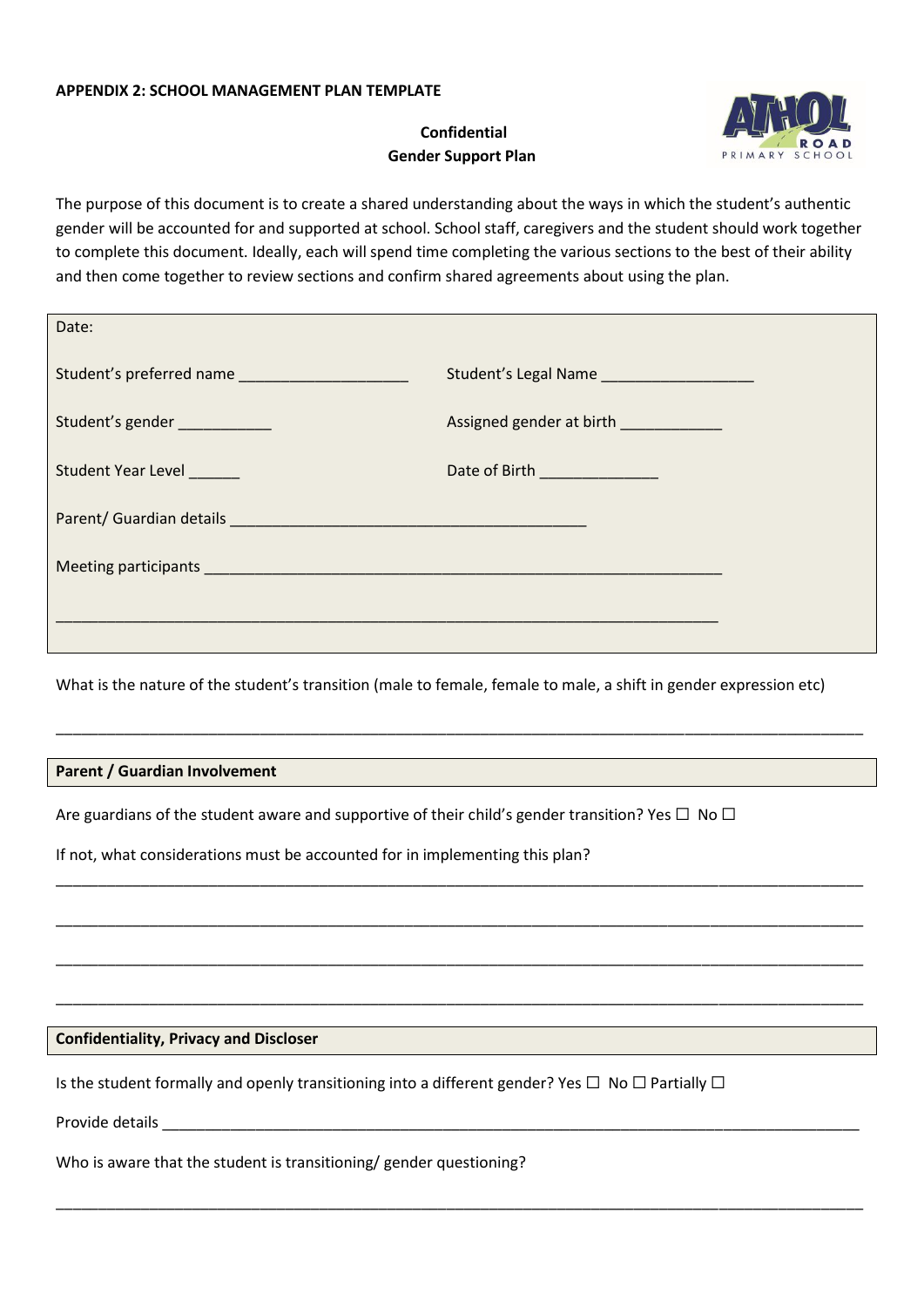#### What requests will be made?

With whom and when will this information be shared?

Department of Education District staff are informed (Regional Director, SSO staff etc)  $\Box$ 

\_\_\_\_\_\_\_\_\_\_\_\_\_\_\_\_\_\_\_\_\_\_\_\_\_\_\_\_\_\_\_\_\_\_\_\_\_\_\_\_\_\_\_\_\_\_\_\_\_\_\_\_\_\_\_\_\_\_\_\_\_\_\_\_\_\_\_\_\_\_\_\_\_\_\_\_\_\_\_\_\_\_\_\_\_\_\_\_\_\_\_\_\_\_\_

\_\_\_\_\_\_\_\_\_\_\_\_\_\_\_\_\_\_\_\_\_\_\_\_\_\_\_\_\_\_\_\_\_\_\_\_\_\_\_\_\_\_\_\_\_\_\_\_\_\_\_\_\_\_\_\_\_\_\_\_\_\_\_\_\_\_\_\_\_\_\_\_\_\_\_\_\_\_\_\_\_\_\_\_\_\_\_\_\_\_\_\_\_\_\_

\_\_\_\_\_\_\_\_\_\_\_\_\_\_\_\_\_\_\_\_\_\_\_\_\_\_\_\_\_\_\_\_\_\_\_\_\_\_\_\_\_\_\_\_\_\_\_\_\_\_\_\_\_\_\_\_\_\_\_\_\_\_\_\_\_\_\_\_\_\_\_\_\_\_\_\_\_\_\_\_\_\_\_\_\_\_\_\_\_\_\_\_\_\_\_

- Administration / Office staff  $\square$
- Leadership staff  $\Box$  Specify staff:
- Welfare Team ☐
- Teachers and other school staff  $\Box$  Specify staff:
- Students □ All students or only immediate peers or year level? Specify
- Student is open with whole school community (adults and peers) about gender  $\Box$
- Other  $\Box$

Will any sort of information be shared with other families about the student's transition? With whom?

- Families in the child's grade  $\Box$
- Whole school ☐
- Other ☐ \_\_\_\_\_\_\_\_\_\_\_\_\_\_\_\_\_\_\_\_\_\_\_\_\_\_\_\_\_\_\_\_\_\_\_\_\_\_\_\_\_\_\_\_\_\_\_\_\_\_\_\_\_\_\_\_\_\_\_\_\_\_\_\_\_\_\_\_\_\_\_\_\_\_\_\_\_\_\_\_

Who will be responsible for communicating this? \_\_\_\_\_\_\_\_\_\_\_\_\_\_\_\_\_ By when? \_\_\_\_\_\_\_\_\_\_\_\_\_\_\_\_\_\_\_\_\_\_\_\_\_\_\_\_

How will it be distributed? \_\_\_\_\_\_\_\_\_\_\_\_\_\_\_\_\_\_\_\_\_\_\_\_\_\_\_\_\_\_\_\_\_\_\_\_\_\_\_\_\_\_\_\_\_\_\_\_\_\_\_\_\_\_\_\_\_\_\_\_\_\_\_\_\_\_\_\_\_\_\_\_

What specific information will be shared or not shared? \_\_\_\_\_\_\_\_\_\_\_\_\_\_\_\_\_\_\_\_\_\_\_\_\_

If the student or family has asserted a degree of privacy, what are expectations of Athol Road Primary School / Kindergarten if that privacy is compromised? How will a teacher/ staff member respond to questions about the student's gender from others: students / parents etc?

| Staff:                             |  |
|------------------------------------|--|
|                                    |  |
| Time Frame for gender affirmation: |  |
| When will this occur?              |  |

*Note: a student may not make all the changes at the same time, they may have a more staged approach.*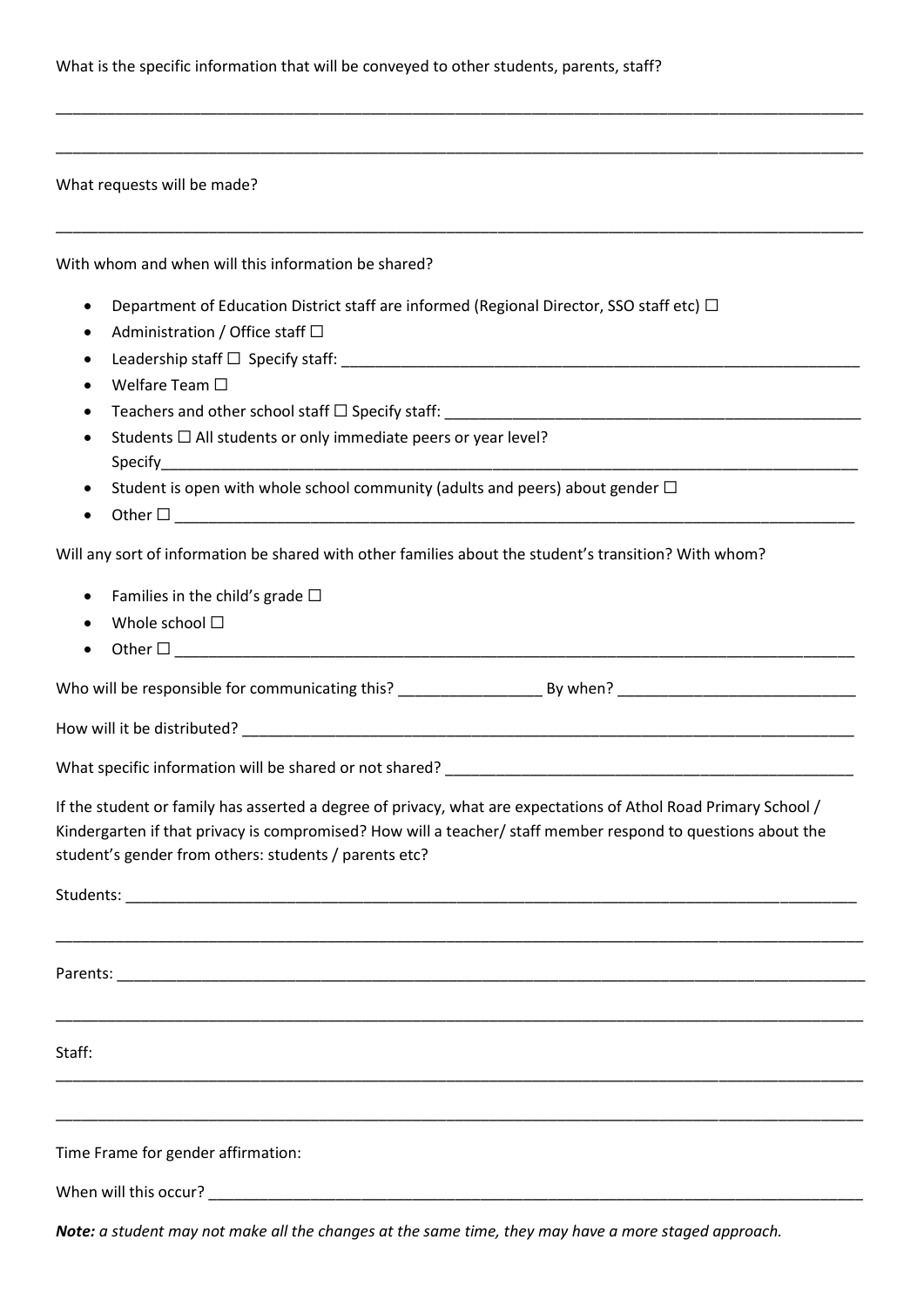| <b>Student Safety</b> |  |
|-----------------------|--|
|-----------------------|--|

| Are there any specific safety issues concerning the student? (i.e. Bullying etc) Yes $\Box$ No $\Box$                                                                |  |  |  |  |
|----------------------------------------------------------------------------------------------------------------------------------------------------------------------|--|--|--|--|
|                                                                                                                                                                      |  |  |  |  |
|                                                                                                                                                                      |  |  |  |  |
|                                                                                                                                                                      |  |  |  |  |
| What, if any, will be the process for periodically checking in with the student and/or family?                                                                       |  |  |  |  |
| If the student is feeling unsafe, how will they communicate their need for help?                                                                                     |  |  |  |  |
|                                                                                                                                                                      |  |  |  |  |
|                                                                                                                                                                      |  |  |  |  |
|                                                                                                                                                                      |  |  |  |  |
| <b>Names, Pronouns and Student Records</b>                                                                                                                           |  |  |  |  |
| What name/ gender marker is entered into the Student Information Systems? (i.e. Sentral/ Cases/ Kinder data<br>system)                                               |  |  |  |  |
| Note: Transgender name changes come under the sexual discrimination act and a formal name change on the birth<br>certificate is not required                         |  |  |  |  |
|                                                                                                                                                                      |  |  |  |  |
| Will the students' preferred name and gender marker be used in data reported to the Department of Education and<br>Early Childhood Development? Yes $\Box$ No $\Box$ |  |  |  |  |
| If no, what are the reasons and actions that can be taken to address this?                                                                                           |  |  |  |  |
|                                                                                                                                                                      |  |  |  |  |
| How will the student's privacy be accounted for and maintained in the following situations or contexts?                                                              |  |  |  |  |
|                                                                                                                                                                      |  |  |  |  |
|                                                                                                                                                                      |  |  |  |  |
|                                                                                                                                                                      |  |  |  |  |
|                                                                                                                                                                      |  |  |  |  |
|                                                                                                                                                                      |  |  |  |  |
|                                                                                                                                                                      |  |  |  |  |
| If the student's guardians are not aware and supportive of the child's gender status, how will school - home<br>communication be handled?                            |  |  |  |  |

\_\_\_\_\_\_\_\_\_\_\_\_\_\_\_\_\_\_\_\_\_\_\_\_\_\_\_\_\_\_\_\_\_\_\_\_\_\_\_\_\_\_\_\_\_\_\_\_\_\_\_\_\_\_\_\_\_\_\_\_\_\_\_\_\_\_\_\_\_\_\_\_\_\_\_\_\_\_\_\_\_\_\_\_\_\_\_\_\_\_\_\_\_\_\_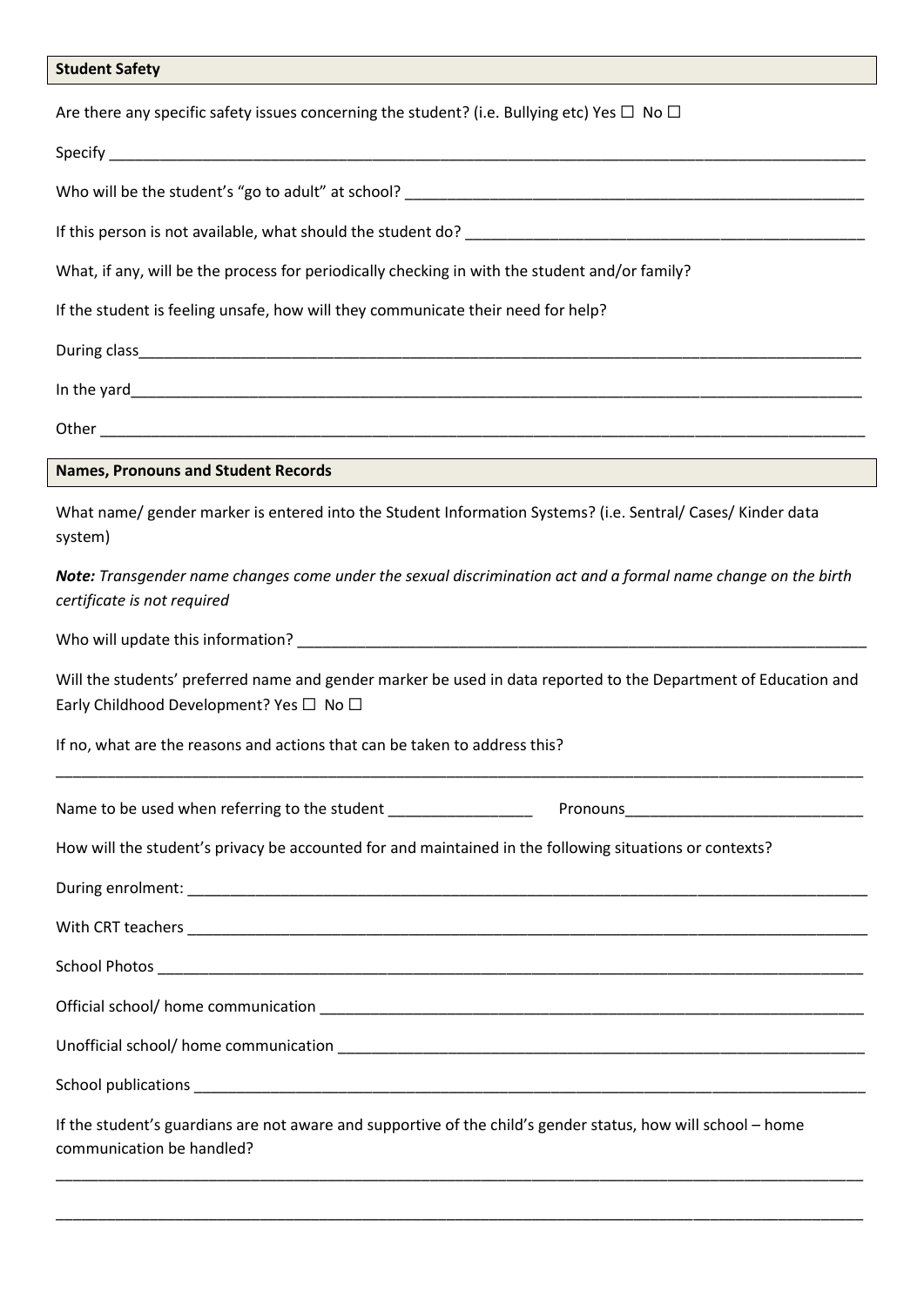Are there any other areas the school needs to protect the information about the students preferred name and gender marker? How will these be managed?

\_\_\_\_\_\_\_\_\_\_\_\_\_\_\_\_\_\_\_\_\_\_\_\_\_\_\_\_\_\_\_\_\_\_\_\_\_\_\_\_\_\_\_\_\_\_\_\_\_\_\_\_\_\_\_\_\_\_\_\_\_\_\_\_\_\_\_\_\_\_\_\_\_\_\_\_\_\_\_\_\_\_\_\_\_\_\_\_\_\_\_\_\_\_\_

\_\_\_\_\_\_\_\_\_\_\_\_\_\_\_\_\_\_\_\_\_\_\_\_\_\_\_\_\_\_\_\_\_\_\_\_\_\_\_\_\_\_\_\_\_\_\_\_\_\_\_\_\_\_\_\_\_\_\_\_\_\_\_\_\_\_\_\_\_\_\_\_\_\_\_\_\_\_\_\_\_\_\_\_\_\_\_\_\_\_\_\_\_\_\_

| <b>Use of facilities</b>                                                                                                                                                                                                                                     |  |  |  |  |
|--------------------------------------------------------------------------------------------------------------------------------------------------------------------------------------------------------------------------------------------------------------|--|--|--|--|
|                                                                                                                                                                                                                                                              |  |  |  |  |
|                                                                                                                                                                                                                                                              |  |  |  |  |
| If the student has questions/ concerns about the facilities, who will be the contact person?                                                                                                                                                                 |  |  |  |  |
| What are the expectations regarding the use of facilities for any class excursions or camps?                                                                                                                                                                 |  |  |  |  |
| ,我们也不会有什么。""我们的人,我们也不会有什么?""我们的人,我们也不会有什么?""我们的人,我们也不会有什么?""我们的人,我们也不会有什么?""我们的人<br><b>Uniform</b>                                                                                                                                                           |  |  |  |  |
| Does the student have access to a uniform that aligns with their preferred gender? Yes $\Box$ No $\Box$                                                                                                                                                      |  |  |  |  |
|                                                                                                                                                                                                                                                              |  |  |  |  |
|                                                                                                                                                                                                                                                              |  |  |  |  |
| ,我们也不会有什么。""我们的人,我们也不会有什么?""我们的人,我们也不会有什么?""我们的人,我们也不会有什么?""我们的人,我们也不会有什么?""我们的人<br><b>Other considerations</b><br>,我们也不能在这里的时候,我们也不能在这里的时候,我们也不能会不能会不能会不能会不能会不能会不能会不能会。<br>第2012章 我们的时候,我们的时候,我们的时候,我们的时候,我们的时候,我们的时候,我们的时候,我们的时候,我们的时候,我们的时候,我们的时候,我们的时候,我 |  |  |  |  |
| Are there any specific social dynamics with other students, families or staff members that need to be discussed or                                                                                                                                           |  |  |  |  |
|                                                                                                                                                                                                                                                              |  |  |  |  |
|                                                                                                                                                                                                                                                              |  |  |  |  |
| Does the student have any sibling(s) at school? Yes $\Box$ No $\Box$                                                                                                                                                                                         |  |  |  |  |
| Name and Year Level of sibling (s)                                                                                                                                                                                                                           |  |  |  |  |
|                                                                                                                                                                                                                                                              |  |  |  |  |
|                                                                                                                                                                                                                                                              |  |  |  |  |
| How will the school manage any gender specific lessons/ units (i.e sex education, social and emotional learning),                                                                                                                                            |  |  |  |  |
|                                                                                                                                                                                                                                                              |  |  |  |  |
|                                                                                                                                                                                                                                                              |  |  |  |  |

What training will staff receive to build their capacity for working with gender diverse students?

\_\_\_\_\_\_\_\_\_\_\_\_\_\_\_\_\_\_\_\_\_\_\_\_\_\_\_\_\_\_\_\_\_\_\_\_\_\_\_\_\_\_\_\_\_\_\_\_\_\_\_\_\_\_\_\_\_\_\_\_\_\_\_\_\_\_\_\_\_\_\_\_\_\_\_\_\_\_\_\_\_\_\_\_\_\_\_\_\_\_\_\_\_\_\_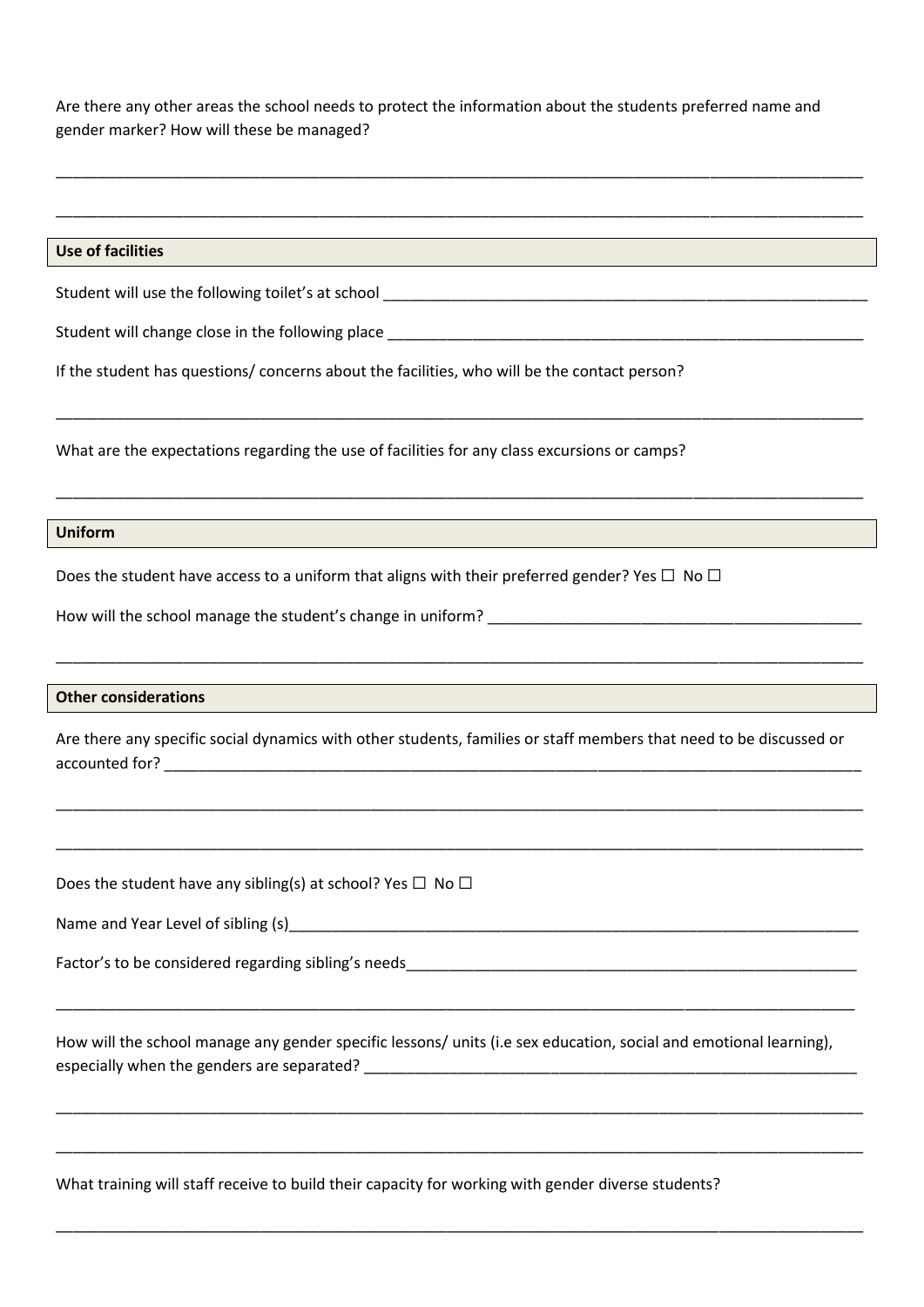What is the student finding hard?

**School Support:** 

Are there any other supports the student may need?

Who would the student like to speak to at school about how they feel or an issues that arise?

**External Agencies:** 

Does the student have access to support form any outside agencies?

What is the nature and length of their support?

List name and contact details of external agencies?

## **Action Plan**

List specific actions to arise from the meeting and who is responsible

| <b>Action Item</b> | By Who? | By When? |
|--------------------|---------|----------|
|                    |         |          |
|                    |         |          |
|                    |         |          |
|                    |         |          |
|                    |         |          |
|                    |         |          |
|                    |         |          |
|                    |         |          |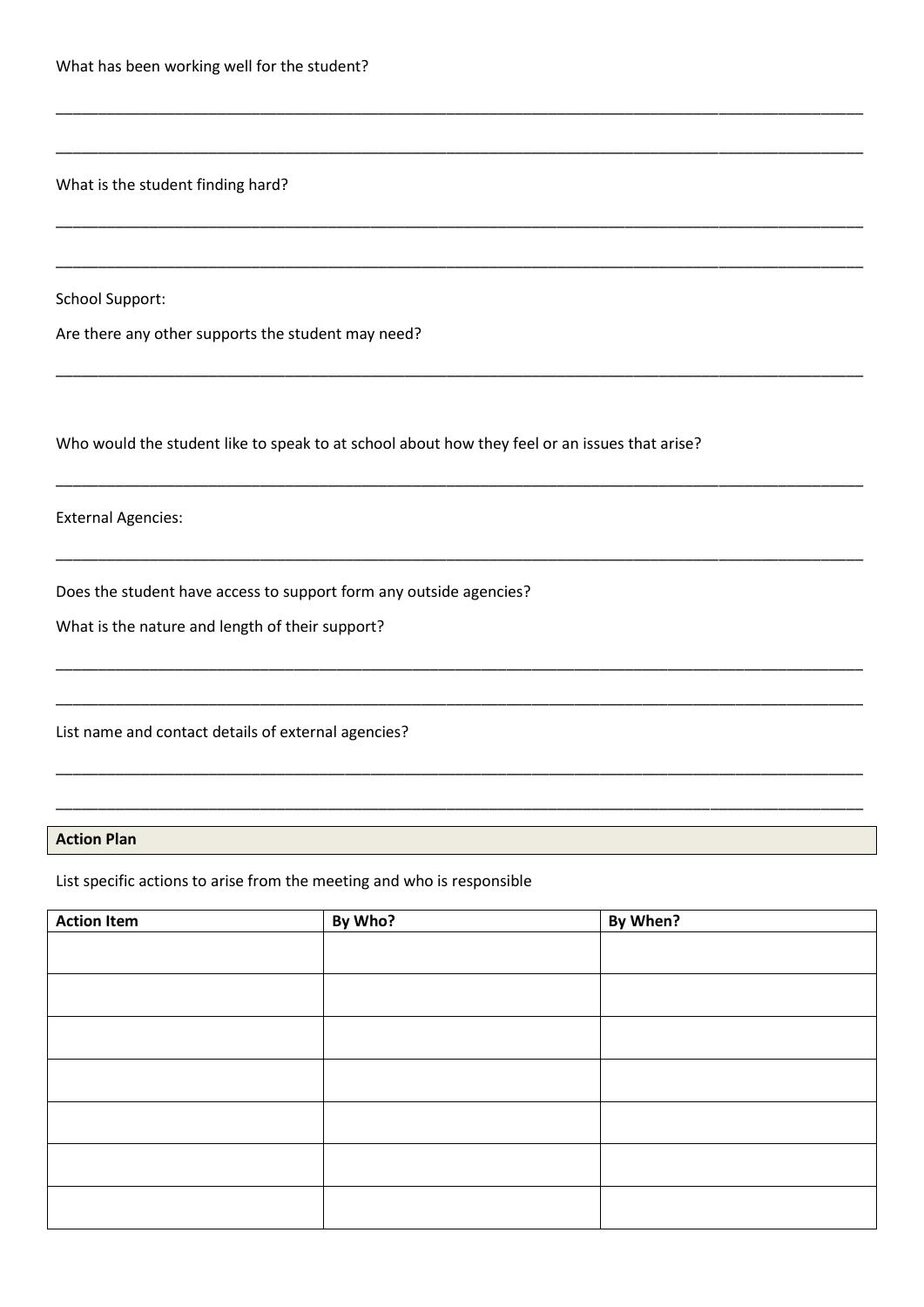# **Support Plan Review**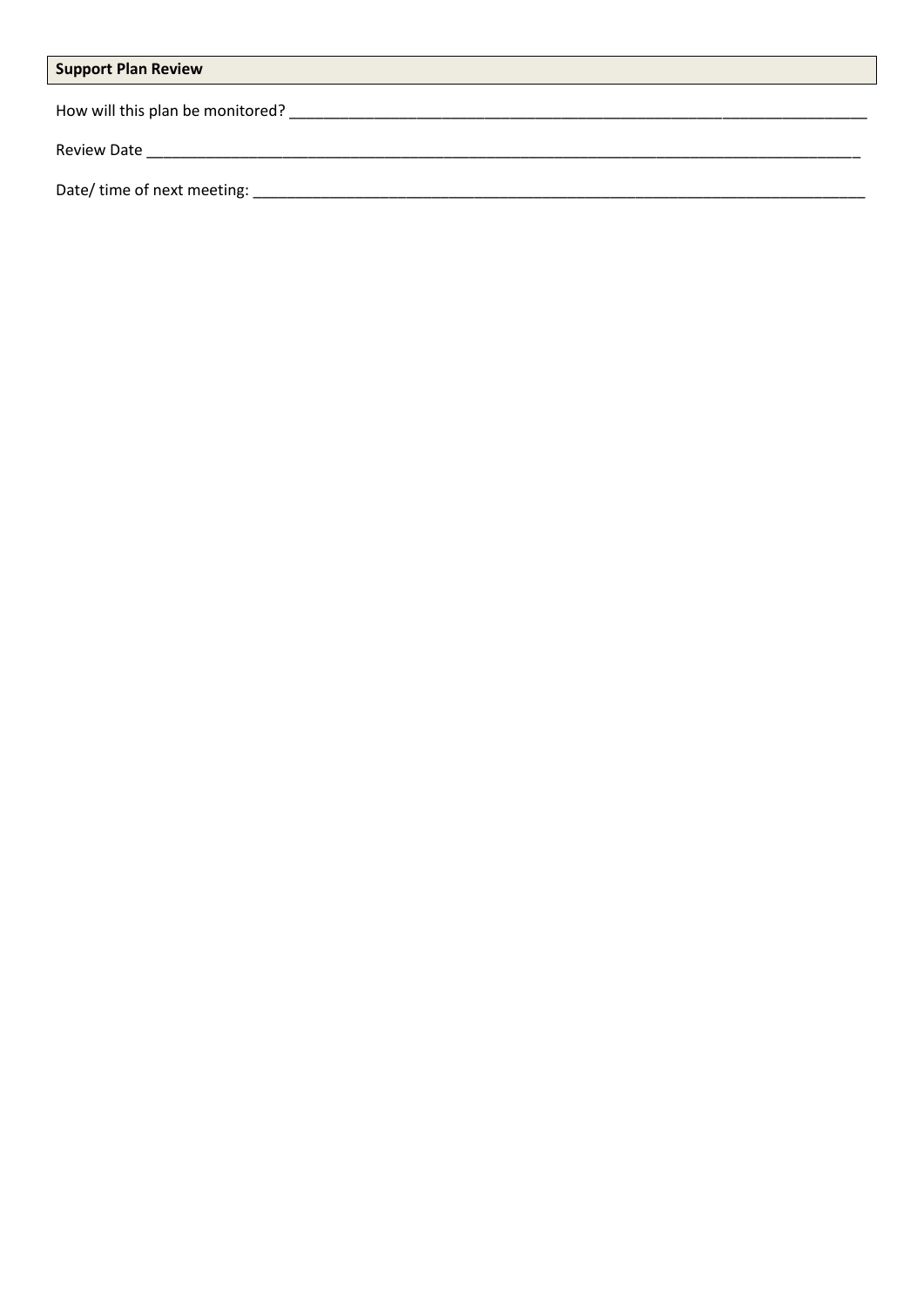## **Appendix 3 Supporting Trans Gender / Gender Diverse Students: Talking Points Guide**

## **Supporting Trans Gender / Gender Diverse Students: Talking Points Guide**

This guide provides some examples of how to respond to questions or concerns from the school community about gender diverse students. It can be used to educate the community about a student who is either in the process of transitioning or has transitioned to a different gender from the one they were assigned to at birth. It provides a structure on how to respond to specific issues as well as how to formulate broader educative responses to gender diversity. The guide offers suggestions and is intended to be tweaked to suit your specific context.

This guide has been adapted from: Schools in Transition: A guide for supporting transgender students in K-12 schools, Human Rights Campaign Foundation , [https://www.genderspectrum.org/staging/wp](https://www.genderspectrum.org/staging/wp-content/uploads/2015/08/Schools-in-Transition-2015.pdf)[content/uploads/2015/08/Schools-in-Transition-2015.pdf](https://www.genderspectrum.org/staging/wp-content/uploads/2015/08/Schools-in-Transition-2015.pdf)

## **FREQUENTLY ASKED QUESTIONS:**

## **Why should my child learn about gender at school?**

- School is a place where children are taught to respect one another and to learn to work together regardless of their differences. Learning about gender diversity is part of that work. Creating a more tolerant, inclusive and accepting school environment teachers all children to recognize and resist rigid gender stereotypes that can be harmful to a child's developing identity.
- We teach children to stand up for others, to resist bullying and to work together. Australia has different laws that protect people from discrimination regardless of their gender status. It is important to uphold these important laws and teach students to be tolerant and inclusive.
- Many children whose gender is seen as different than what is expected can face very difficult circumstances. Teasing, bullying and violence are common experiences for gender diverse children. Athol Road has a strict anti bullying policy and this education is an important part of upholding this policy and the schools zero tolerance to bullying.

## **Isn't my child too young to be learning about gender?**

• Children are already learning about it. Messages about gender are everywhere (in the media, sport, culture, politics etc). Children receive very clear messages about the 'rules' for being a boy or a girl as well as the consequences for violating them. By learning about gender, children have an opportunity to explore a greater range of interests, ideas and activities. This enables them to be free to discover new talents and interests without the pressure to conform to rigid gender stereotypes. Teaching about gender promotes greater engagement in their learning and more positive mental health outcomes.

## **If you are talking about gender, will that include teaching about sex and sexuality?**

- No. When we discuss gender, we talk about what people like to wear, the activities they engage in and how they feel about themselves. We explore how society portrays typical stereotypes of maleness and femaleness. This is not sexuality. Sexuality involves physical intimacy and attraction. Gender is about selfidentity. Gender identity is a person's internal sense of where they fit on the gender spectrum. This includes all children whether they define themselves in 'typical' gender terms or not.
- If responding to questions from students about physical sex, the discussion uses phrases such as 'private parts' and even if anatomical terms come up, nothing specific to human reproduction or sexuality is taught. For the most part, children are simply not raising these questions. While as adults , we struggle to separate the ideas of gender and sexuality (primarily because many adults were taught that these are linked), children have an ability to grasp the complexity of gender diversity because sexuality does not factor in to complicate their understanding.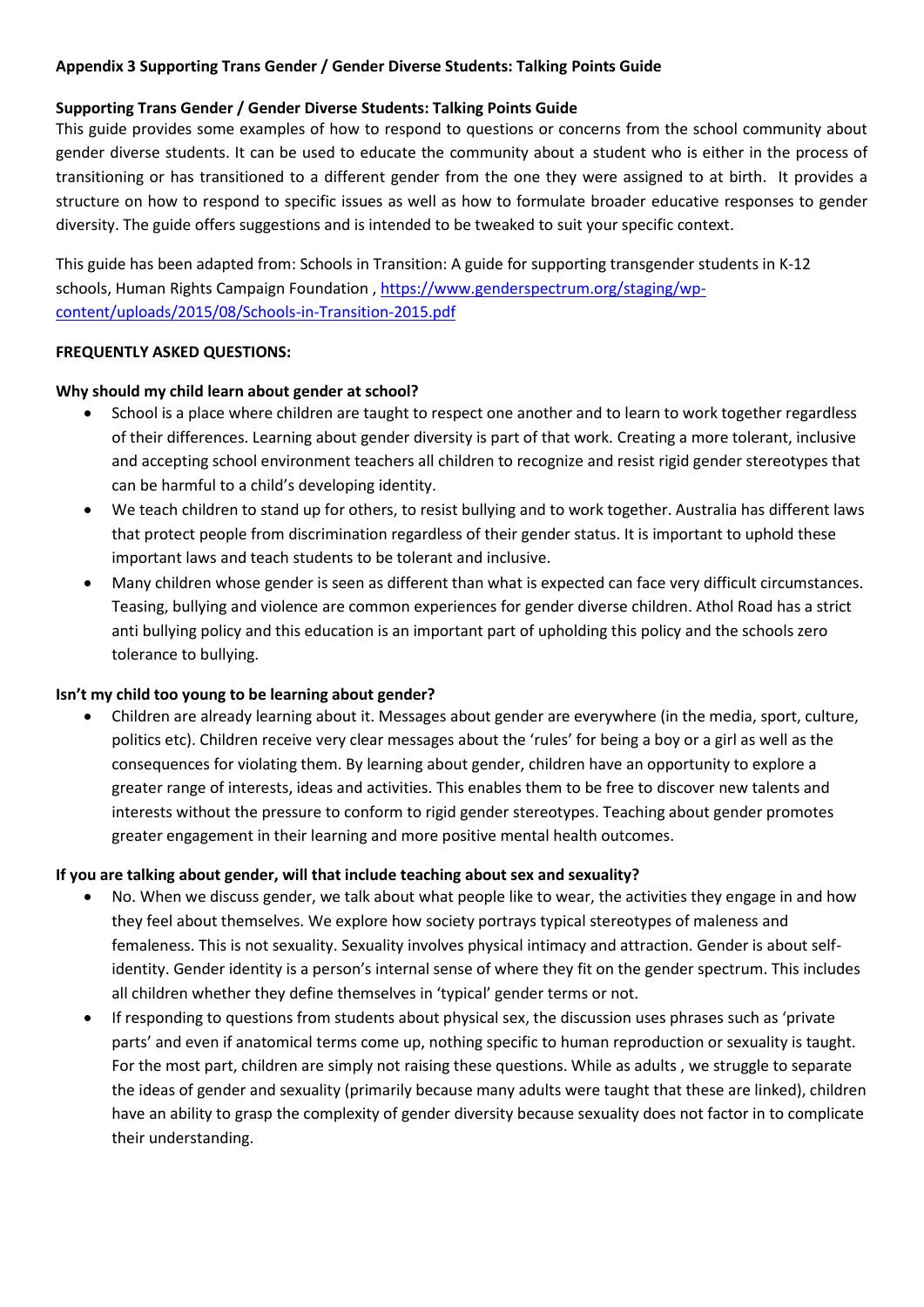## **Ideas about gender diversity go against the values we are instilling in my child at home. Are you trying to teach my child to reject these values?**

• Absolutely not. Our children encounter people with different beliefs when they join any community. While one aim for learning about diversity is to become more tolerant and accepting of those around us, not everyone is going to be best friends. This does not mean that they can not get along and learn together. The purpose of learning about gender diversity is to demonstrate that children are unique and that there is no single way to be a boy or a girl. If a child does not agree with or understand another students gender identity or expression, they do not have to change how they feel inside about it. However, they also do not get to make fun of, harass or harm other students whose gender identity they don't understand or support. Gender diversity education is about teaching students to live and work with others. It comes down to the simple agreement that all children must be treated with kindness and respect.

## **Won't my child get confused if we speak about more than two gender options?**

• Experience shows that, with enough information, children of any age can understand that there are more than the two gender categories currently recognized by our society. When it is explained to them in a simple, age appropriate manner, gender diversity is an easy concept for children to grasp.

## **Don't children who are trans gender or gender diverse have lots of problems? Is gender nonconformity a product of abuse or emotional problems?**

- No. Being gender diverse is part of a normal aspect of human diversity. It is not a malfunction, developmental abnormality or a mental health problem.
- Some gender diverse children experience a lot of societal abuse and parental rejection. This is not the cause of their gender expression. This type of abuse leads many children to experience extreme distress, loneliness, lower self esteem and other negative feelings. Discrimination and rejection can cause mental health problems, but emotional problems DO NOT cause gender non conformity.
- Gender diverse students' emotional distress can be greatly reduced when they receive positive support and affirmation from their family, peers and community.

## **Won't allowing children to express non- traditional genders cause them to be teased or harassed?**

• While there is a great deal of data suggesting that gender-expansive youth do face teasing, there is a growing body of knowledge that points to the impact gender-expansive education can have on reducing that treatment. If children are being treated badly because of who they are, the answer is not to try and prevent them from being themselves. Rather, we should instead ask what needs to be done to address the teasing. Providing education that expands students' understanding about stereotypes and limitations of selfexpression can go a long way to preventing teasing.

## **Why is the school making such a big deal about this? How many of these kids are there anyway?**

- I can't talk about any individual students, just as I would never talk about your child. Personal information about the students including their gender is private. Is there something we can do to help you or your child better understand gender related issues?
- Gender discrimination is illegal in Australia. There are several laws that protect people's rights. It is important that the school complies with these laws and make sure it is acting inclusively and respectfully for all students regardless of their gender.
- I know this is new territory for many of us. Sometimes change is really challenging. Perhaps I can provide you with further information about this issue.

## **Won't discussing gender encourage my child to be transgender?**

Being transgender is not something that a person chooses. Studies show that although parents cannot make their child gay or transgender, they can deeply influence how their children feel about themselves. Parental pressure to enforce gender conforming can damage a child's self esteem and is a high predicator of negative health outcomes and risk-taking behaviours for youth. Transgender youth have a high rate of suicidal thoughts and behaviours.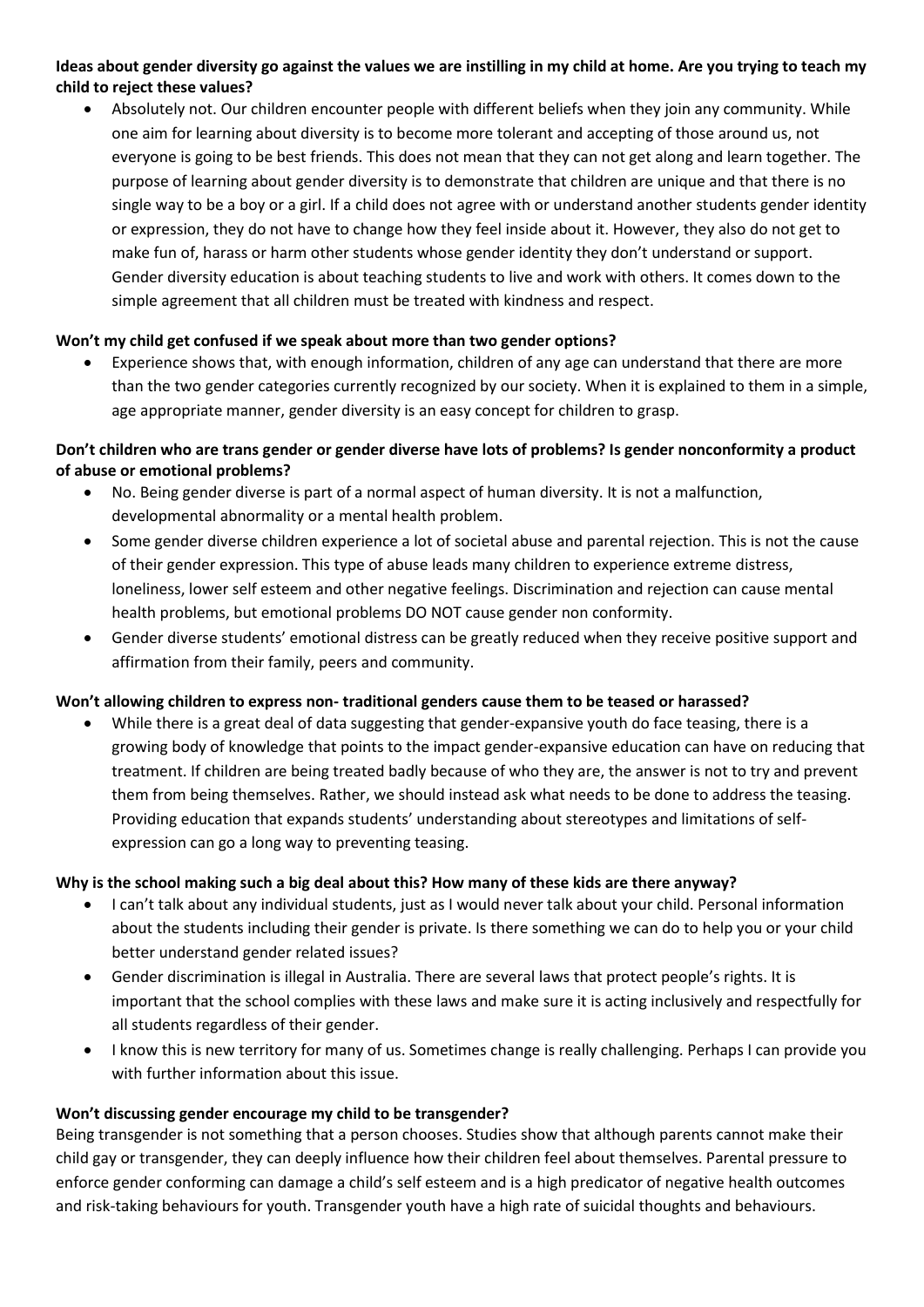Discussing gender will have the effect of removing much of the pressure students face to fit into narrowly defined expectations that few if any can actually meet.

# **Who is protecting my child?**

- What are the specific behaviours of another person that is making your child feel unsafe?
- I can assure you that the safety of all of the students at this school/ kinder remains my highest priority. If your child is feeling unsafe, we need to know about it. Can you tell me about specific situations or occurrences that have taken place in which your child's safety was at risk?
- Our expectation for all our students is that they respect the privacy and physical boundaries of other students. If the behaviours of one student war making another student feel unsafe, that is an issue we take very seriously. Is something or someone behaving in a way that makes your child feel unsafe?
- How can we help your child to feel more comfortable? If for any reason your student needs additional support, such as a private space to change or use the restroom, we will work with you and your child to provide these.

# **What is to stop a boy from coming to school one day and simply declaring that he is a girl so he can use the girl's bathrooms/ change rooms?**

- Schools have always worked to support the needs of individual students in a variety of ways. For any student who requires support related to gender, the school works very deliberately to provide the necessary services. This does not take place without a great deal of care and planning. Schools all over Australia are supporting transgender students in these ways and this issue simply does not come up.
- A transgender student is very different from a young person who is claiming to be a different gender for some improper purpose. Transgender students are not trying to get away with something or make this up. Their gender expression is an important part of their identity and development and should not be viewed as merely a whim or a passing feeling that they have. They are not attention seeking or being defiant.

# **I don't really feel like I know how to answer my child's questions.**

- Once again, explain that you are learning about this too. It is important, however, to monitor and understand your own feelings before you initiate this kind of conversation. Children can pick up on your feelings towards a subject. So, if you are still feeling uncomfortable about the concept of gender diversity, then consider taking additional time to increase your understanding.
- Answer children's questions simply and let them take the lead on how deep the conversation goes. Most children are satisfied with this approach.
- To respect one another and to learn to work together regardless of their differences. Learning about gender diversity is part of that work. Creating a more tolerant, inclusive and accepting school environment teachers all children to recognize and resist rigid gender stereotypes that can be harmful to a child's developing identity.
- Children are taught to stand up for others, resist bullying and to work together. Australia has different laws that protect people from discrimination regardless of their gender status. It is important to uphold these important laws and teach students to be tolerant and inclusive.
- Many children whose gender is seen as different to what is expected can face very difficult circumstances. Teasing, bullying and violence are common experiences for gender diverse children. Athol Road has a strict anti-bullying policy and this education is an important part of upholding this policy and the schools zero tolerance to bullying.

## **Isn't my child too young to be learning about gender?**

• Children are already learning about it. Messages about gender are everywhere (in the media, sport, culture, politics etc.) Children receive very clear messages about the 'rules' for being a boy or a girl as well as the consequences for violating them. By learning about gender, children have an opportunity to explore a greater range of interests, ideas and activities. This enables them to be free to discover new talents and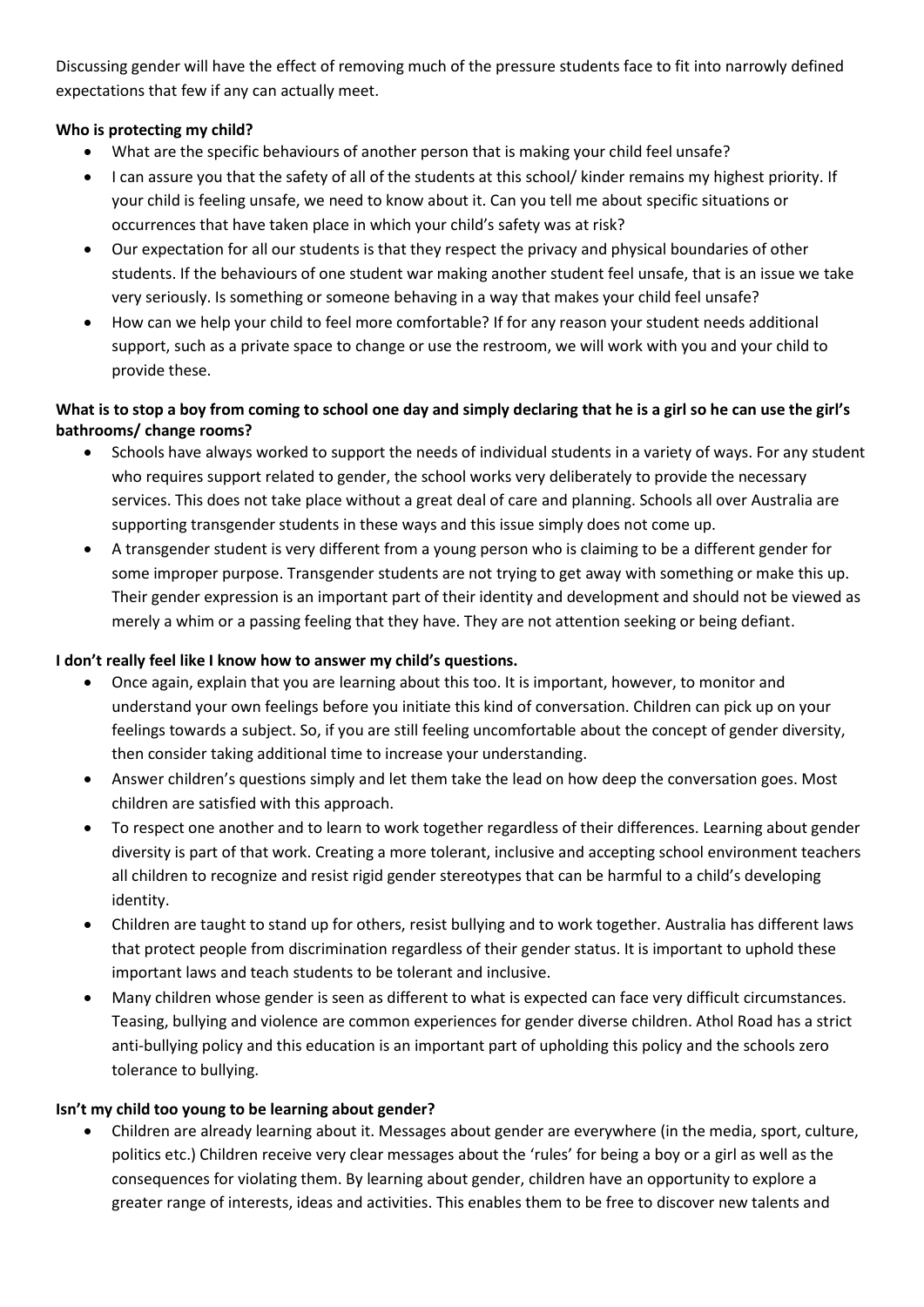interests without the pressure to conform to rigid gender stereotypes. Teaching about gender promotes greater engagement in their learning and more positive mental health outcomes.

# **If you are talking about gender, will that include teaching about sex and sexuality?**

- No. When we discuss gender, we talk about what people like to wear, the activities they engage in and how they feel about themselves. We explore how society portrays typical stereotypes of maleness and femaleness. This is not sexuality. Sexuality involves physical intimacy and attraction. Gender is about selfidentity. Gender identity is a person's internal sense of where they fit on the gender spectrum. This includes all children whether they define themselves in 'typical' gender terms or not.
- If responding to questions from students about physical sex, the discussion uses phrases such as 'private parts' and even if anatomical terms come up, nothing specific to human reproduction or sexuality is taught. For the most part, children are simply not raising these questions. While as adults, we struggle to separate the ideas of gender and sexuality (primarily because many adults were taught that these are linked), children have an ability to grasp the complexity of gender diversity because sexuality does not factor in to complicate their understanding.

# **Ideas about gender diversity go against the values we are instilling in my child at home. Are you trying to teach my child to reject these values?**

• Absolutely not. Children encounter people with different beliefs when they join any community. While one aim for learning about diversity is to become more tolerant and accepting of those around us, not everyone is going to be best friends. This does not mean that they cannot get along and learn together. The purpose of learning about gender diversity is to demonstrate that children are unique and that there is no single way to be a boy or a girl. If a child does not agree with or understand another student's gender identity or expression, they do not have to change how they feel inside about it. However, they also do not get to make fun of, harass or harm other students whose gender identity they don't understand or support. Gender diversity education is about teaching students to live and work with others. It comes down to the simple agreement that all children must be treated with kindness and respect.

## **Won't my child get confused if we speak about more than two gender options?**

• Experience shows that, with enough information, children of any age can understand that there are more than the two gender categories currently recognized by our society. When it is explained to them in a simple, age appropriate manner, gender diversity is an easy concept for children to grasp.

# **Don't children who are transgender or gender diverse have lots of problems? Is gender nonconformity a product of abuse or emotional problems?**

- No. Being gender diverse is part of a normal aspect of human diversity. It is not a malfunction, developmental abnormality or a mental health problem.
- Some gender diverse children experience a lot of societal abuse and parental rejection. This is not the cause of their gender expression. This type of abuse leads many children to experience extreme distress, loneliness, lower self-esteem and other negative feelings. Discrimination and rejection can cause mental health problems, but emotional problems DO NOT cause gender non-conformity.
- Gender diverse students' emotional distress can be greatly reduced when they receive positive support and affirmation from their family, peers and community.

## **Won't allowing children to express non-traditional genders cause them to be teased or harassed?**

• While there is a great deal of data suggesting that gender-expansive youth do face teasing, there is a growing body of knowledge that points to the impact gender-expansive education can have on reducing that treatment. If children are being treated badly because of who they are, the answer is not to try and prevent them from being themselves. Rather, we should instead ask what needs to be done to address the teasing. Providing education that expands students' understanding about stereotypes and limitations of selfexpression can go a long way to preventing teasing.